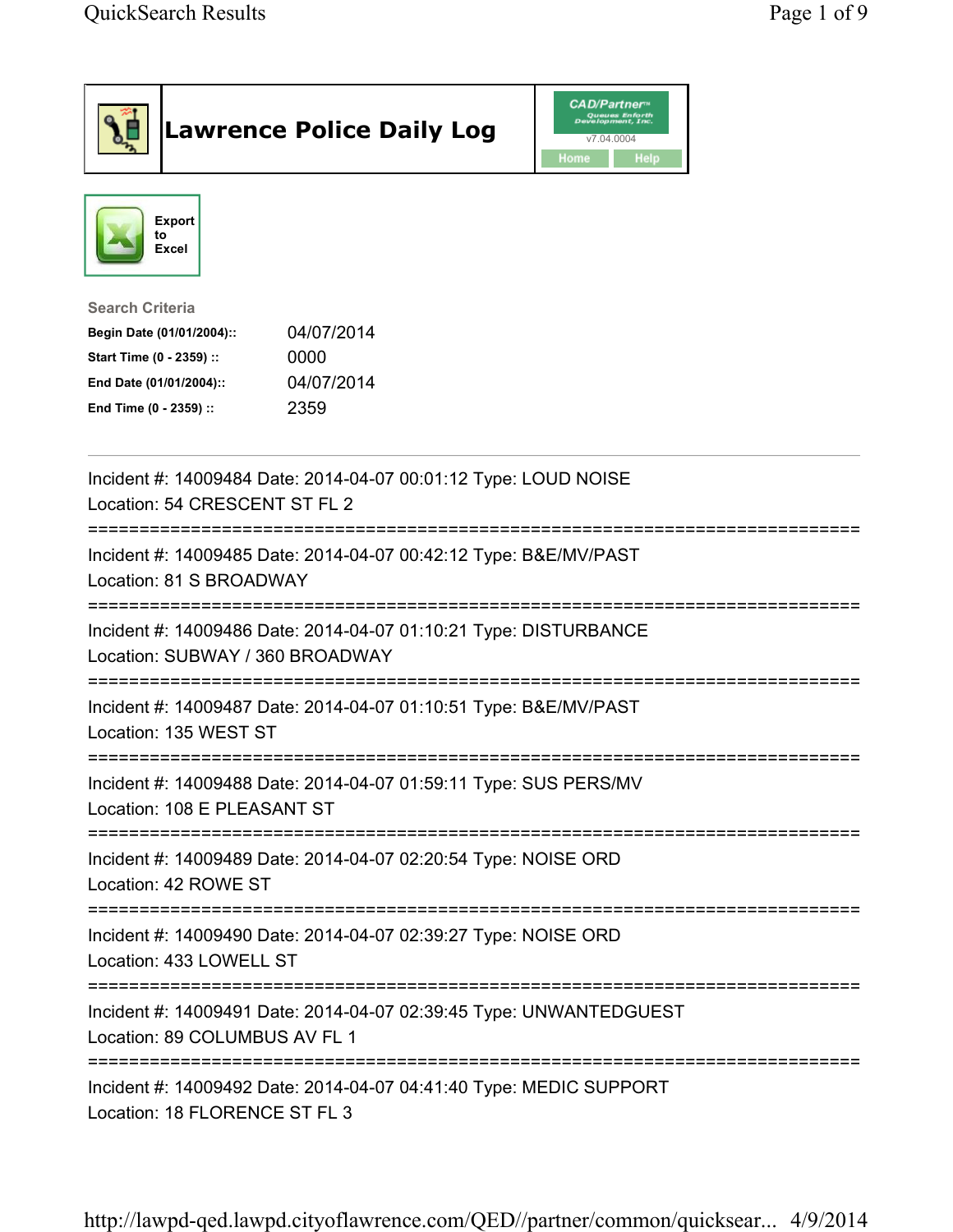| =====================================                                                                             |
|-------------------------------------------------------------------------------------------------------------------|
| Incident #: 14009493 Date: 2014-04-07 05:11:06 Type: B&E/MV/PROG<br>Location: JACKSON STREET & BRUCE              |
| Incident #: 14009494 Date: 2014-04-07 07:38:28 Type: HIT & RUN M/V<br>Location: 141 BYRON AV                      |
| Incident #: 14009495 Date: 2014-04-07 07:53:51 Type: UNWANTEDGUEST<br>Location: 490 HAMPSHIRE ST #606             |
| Incident #: 14009496 Date: 2014-04-07 08:03:21 Type: UNATENEDCHILD<br>Location: 4 WASHINGTON ST                   |
| Incident #: 14009497 Date: 2014-04-07 08:13:43 Type: LARCENY/PAST<br>Location: 67 BROMFIELD ST                    |
| Incident #: 14009498 Date: 2014-04-07 08:18:00 Type: RECOV/STOL/MV<br>Location: 322 HIGH ST                       |
| Incident #: 14009500 Date: 2014-04-07 08:18:50 Type: B&E/MV/PAST<br>Location: 18 BEACON ST                        |
| Incident #: 14009499 Date: 2014-04-07 08:21:23 Type: TOW OF M/V<br>Location: CRAWFORD ST & N PARISH RD            |
| Incident #: 14009501 Date: 2014-04-07 08:25:54 Type: ALARM/BURG<br>Location: ATHENS PIZZA + SUBS / 171 S BROADWAY |
| Incident #: 14009502 Date: 2014-04-07 09:06:15 Type: STOL/MV/PAS<br>Location: 77 BAILEY ST                        |
| Incident #: 14009503 Date: 2014-04-07 09:18:52 Type: SUS PERS/MV<br>Location: 144 EASTON ST                       |
| Incident #: 14009504 Date: 2014-04-07 09:27:11 Type: E911 HANGUP<br>Location: 57 EVERETT ST                       |
| Incident #: 14009505 Date: 2014-04-07 09:33:36 Type: AUTO ACC/NO PI<br>Location: 439 S UNION ST                   |
| Incident #: 14009506 Date: 2014-04-07 09:42:46 Type: B&E/MV/PAST<br>In addition 49 DIAMAND 0T 449                 |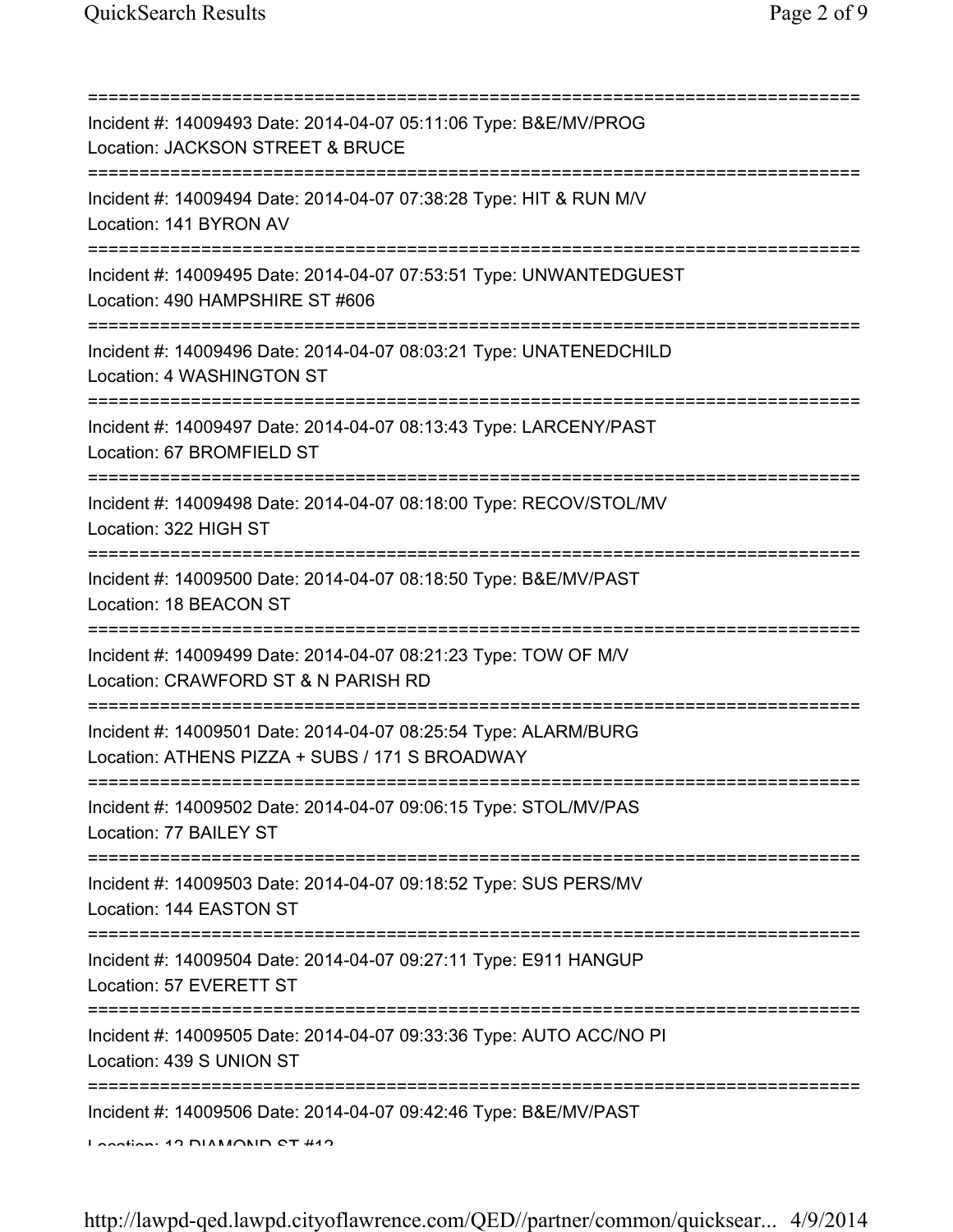| Incident #: 14009507 Date: 2014-04-07 10:02:57 Type: CK WELL BEING<br>Location: 8 GREEN ST                                          |
|-------------------------------------------------------------------------------------------------------------------------------------|
| Incident #: 14009508 Date: 2014-04-07 10:08:51 Type: INVESTIGATION<br>Location: 90 LOWELL ST                                        |
| Incident #: 14009509 Date: 2014-04-07 10:10:45 Type: ALARM/BURG<br>Location: METRO PCS / 160 BROADWAY<br>========================   |
| Incident #: 14009510 Date: 2014-04-07 10:12:42 Type: DETAIL<br>Location: HAMPSHIRE ST & MYRTLE ST                                   |
| Incident #: 14009511 Date: 2014-04-07 10:21:01 Type: DETAIL<br>Location: ESSEX & AMES<br>=====================================      |
| Incident #: 14009512 Date: 2014-04-07 10:31:20 Type: B&E/PAST<br>Location: 91-95 NEWBURY ST<br>==================================== |
| Incident #: 14009513 Date: 2014-04-07 10:32:46 Type: GENERAL SERV<br>Location: 90 LOWELL ST                                         |
| Incident #: 14009514 Date: 2014-04-07 10:40:45 Type: SUS PERS/MV<br>Location: SUPER LIQUORS / 35 S BROADWAY                         |
| Incident #: 14009515 Date: 2014-04-07 10:49:22 Type: SUS PERS/MV<br>Location: SUNNY SIDE DINER / 639 BROADWAY                       |
| Incident #: 14009516 Date: 2014-04-07 10:51:40 Type: TENANT PROB<br>Location: 5 LEROY AV                                            |
| Incident #: 14009520 Date: 2014-04-07 11:05:28 Type: CK WELL BEING<br>Location: 103 RIVER POINTE WY #2102                           |
| Incident #: 14009517 Date: 2014-04-07 11:06:01 Type: INVESTIGATION<br>Location: 90 LOWELL ST                                        |
| Incident #: 14009518 Date: 2014-04-07 11:08:47 Type: MEDIC SUPPORT<br>Location: 118 MARGIN ST #APT 8                                |
| Incident #: 14009519 Date: 2014-04-07 11:10:25 Type: SHOPLIFTING                                                                    |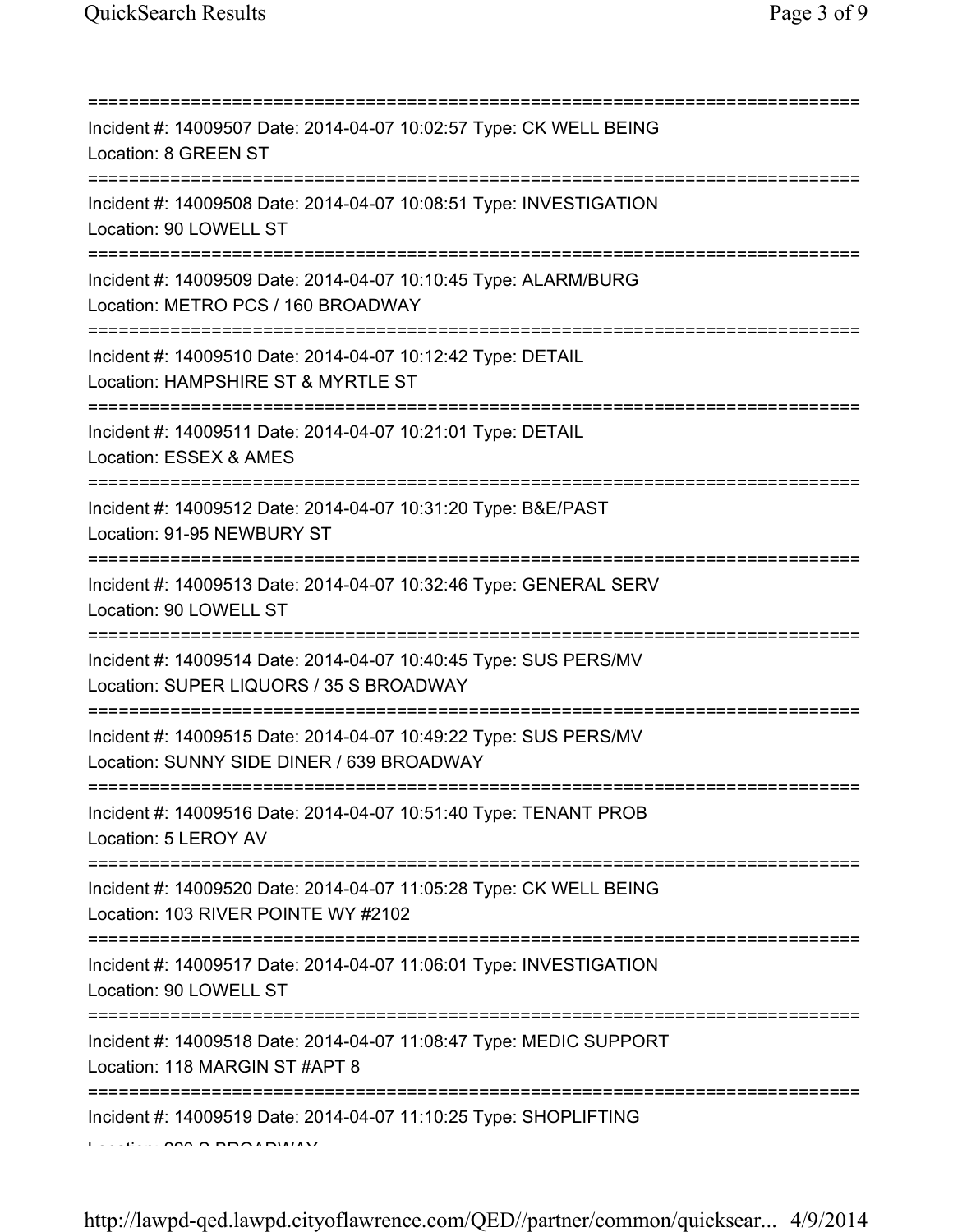=========================================================================== Incident #: 14009521 Date: 2014-04-07 11:24:42 Type: SUS PERS/MV Location: 15 UNION ST =========================================================================== Incident #: 14009523 Date: 2014-04-07 11:27:01 Type: IDENTITY THEFT Location: 6 INMAN ST #1 =========================================================================== Incident #: 14009522 Date: 2014-04-07 11:28:55 Type: SUS PERS/MV Location: 154 MARSTON ST =========================================================================== Incident #: 14009524 Date: 2014-04-07 11:45:49 Type: M/V STOP Location: 163 LAWRENCE ST =========================================================================== Incident #: 14009525 Date: 2014-04-07 11:48:32 Type: DRUG VIO Location: 70 N PARISH RD =========================================================================== Incident #: 14009526 Date: 2014-04-07 11:54:49 Type: SUS PERS/MV Location: 10 DIAMOND ST =========================================================================== Incident #: 14009527 Date: 2014-04-07 11:57:59 Type: DISTURBANCE Location: 274 E HAVERHILL ST #APT 16 =========================================================================== Incident #: 14009528 Date: 2014-04-07 12:09:10 Type: TOW OF M/V Location: GILBERT ST & S BROADWAY =========================================================================== Incident #: 14009529 Date: 2014-04-07 12:17:00 Type: MAL DAMAGE Location: 52 OAK ST =========================================================================== Incident #: 14009530 Date: 2014-04-07 12:22:34 Type: ALARM/BURG Location: SANTIAGO RESD / 3 MARSHALLS WY =========================================================================== Incident #: 14009531 Date: 2014-04-07 12:33:50 Type: ASSSIT OTHER PD Location: 30 MYRTLE CT =========================================================================== Incident #: 14009532 Date: 2014-04-07 12:37:12 Type: B&E/MV/PAST Location: 93 PHILLIPS ST =========================================================================== Incident #: 14009533 Date: 2014-04-07 12:53:42 Type: M/V STOP Location: 52 EVERETT ST =========================================================================== Incident #: 14009534 Date: 2014-04-07 13:02:35 Type: M/V STOP Location: EVERETT ST & PACKARD ST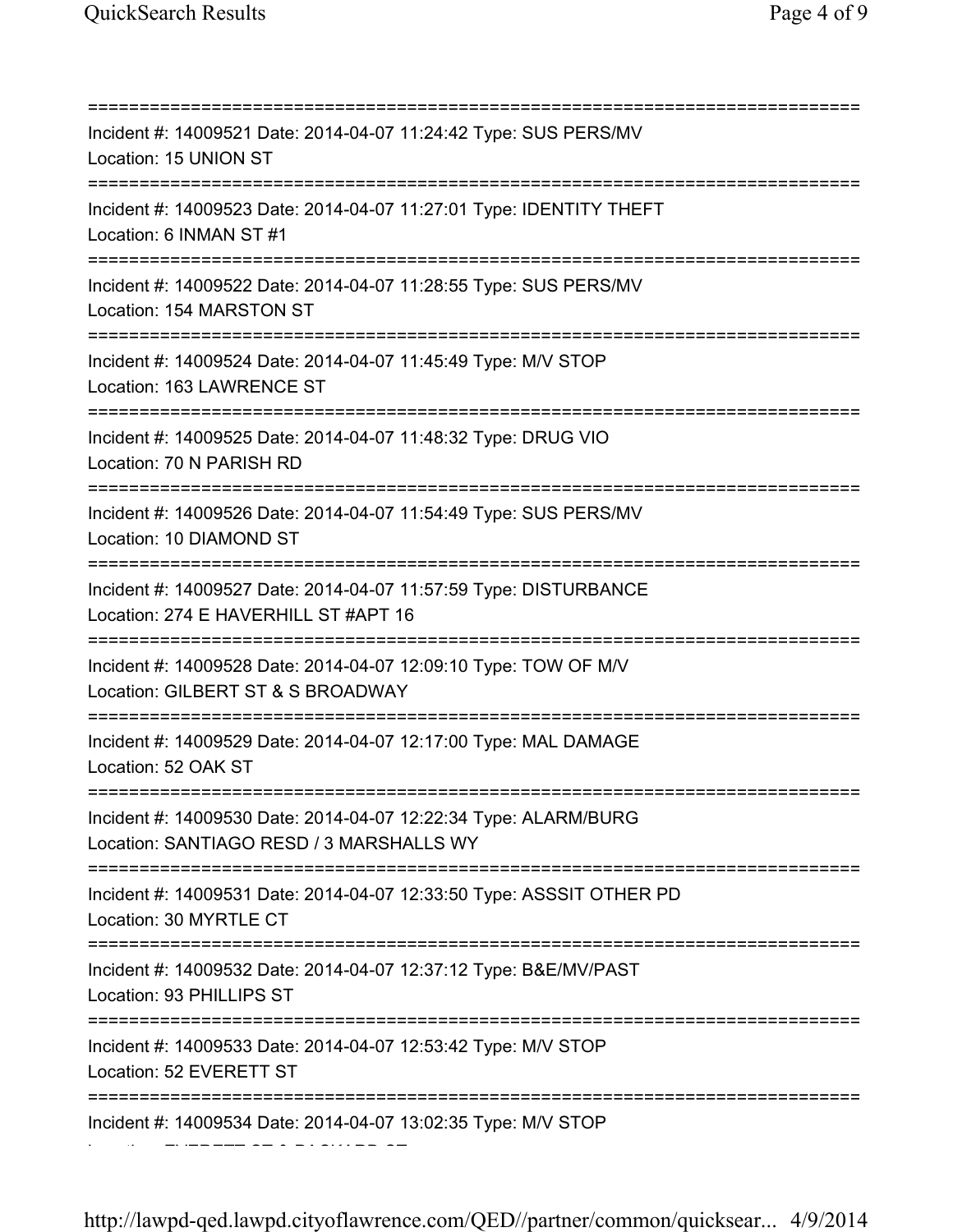=========================================================================== Incident #: 14009535 Date: 2014-04-07 13:04:16 Type: M/V STOP Location: 214 ARLINGTON ST =========================================================================== Incident #: 14009536 Date: 2014-04-07 13:12:52 Type: INVESTIGATION Location: 50 BASSWOOD ST =========================================================================== Incident #: 14009537 Date: 2014-04-07 13:14:31 Type: ARREST Location: CORBETT RD & GILBERT ST =========================================================================== Incident #: 14009538 Date: 2014-04-07 13:36:45 Type: M/V STOP Location: EVERETT ST & PACKARD ST =========================================================================== Incident #: 14009539 Date: 2014-04-07 13:40:24 Type: HIT & RUN M/V Location: 141 BYRON AV =========================================================================== Incident #: 14009540 Date: 2014-04-07 13:47:49 Type: UNWANTEDGUEST Location: 57 ERVING AV FL 1STFL =========================================================================== Incident #: 14009541 Date: 2014-04-07 13:51:33 Type: NEIGHBOR PROB Location: 4 BENARD AV =========================================================================== Incident #: 14009542 Date: 2014-04-07 13:56:16 Type: ALARM/BURG Location: PIAZZA RESD / 6 BERKELEY ST =========================================================================== Incident #: 14009543 Date: 2014-04-07 14:06:53 Type: ANIMAL COMPL Location: 17 LASALLE AV =========================================================================== Incident #: 14009544 Date: 2014-04-07 14:13:54 Type: LOST PROPERTY Location: 37 MORTON ST =========================================================================== Incident #: 14009545 Date: 2014-04-07 14:31:16 Type: ALARM/BURG Location: LORENZO BUILDING / 599 CANAL ST =========================================================================== Incident #: 14009546 Date: 2014-04-07 14:36:04 Type: SUICIDE ATTEMPT Location: HAVERHILL ST & JACKSON ST =========================================================================== Incident #: 14009547 Date: 2014-04-07 14:44:08 Type: ARREST Location: HAVERHILL ST & JACKSON ST =========================================================================== Incident #: 14009548 Date: 2014-04-07 14:49:13 Type: 209A/SERVE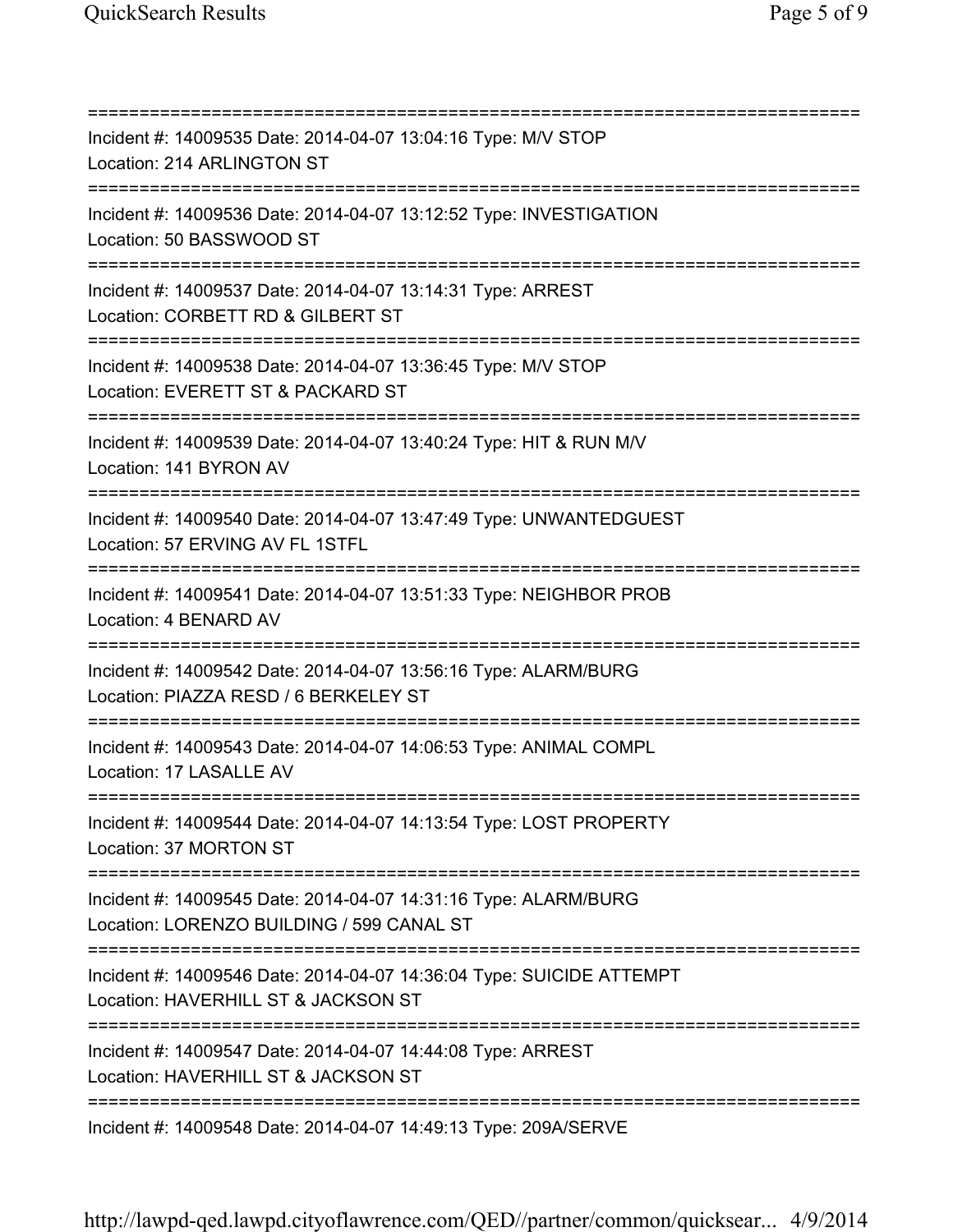=========================================================================== Incident #: 14009549 Date: 2014-04-07 14:50:31 Type: DISTURBANCE Location: 60 HAMPSHIRE ST =========================================================================== Incident #: 14009550 Date: 2014-04-07 14:57:33 Type: M/V STOP Location: 27 WINTHROP AV =========================================================================== Incident #: 14009551 Date: 2014-04-07 15:14:54 Type: LARCENY/PAST Location: 49 BRADFORD ST =========================================================================== Incident #: 14009553 Date: 2014-04-07 15:16:25 Type: HIT & RUN M/V Location: 20 KNOX ST =========================================================================== Incident #: 14009552 Date: 2014-04-07 15:20:34 Type: ARREST Location: 667 ESSEX ST #18 =========================================================================== Incident #: 14009554 Date: 2014-04-07 15:30:15 Type: 209A/SERVE Location: 117 WATER ST =========================================================================== Incident #: 14009555 Date: 2014-04-07 15:36:55 Type: WARRANT SERVE Location: 204 S UNION ST FL 2NDFL =========================================================================== Incident #: 14009556 Date: 2014-04-07 15:39:01 Type: ANIMAL COMPL Location: 44 THORNTON ST =========================================================================== Incident #: 14009557 Date: 2014-04-07 15:43:02 Type: SUS PERS/MV Location: REGISTRY OF MOTOR VEHICLES / 73 WINTHROP AV =========================================================================== Incident #: 14009558 Date: 2014-04-07 15:46:48 Type: TOW OF M/V Location: 71 N PARISH RD =========================================================================== Incident #: 14009559 Date: 2014-04-07 15:52:03 Type: TOW OF M/V Location: 264 E HAVERHILL ST =========================================================================== Incident #: 14009560 Date: 2014-04-07 16:01:49 Type: 209A/SERVE Location: 440 HAMPSHIRE ST =========================================================================== Incident #: 14009561 Date: 2014-04-07 16:06:09 Type: MISSING PERS Location: 341 WATER ST =========================================================================== Incident #: 14009562 Date: 2014-04-07 16:09:51 Type: MISSING PERS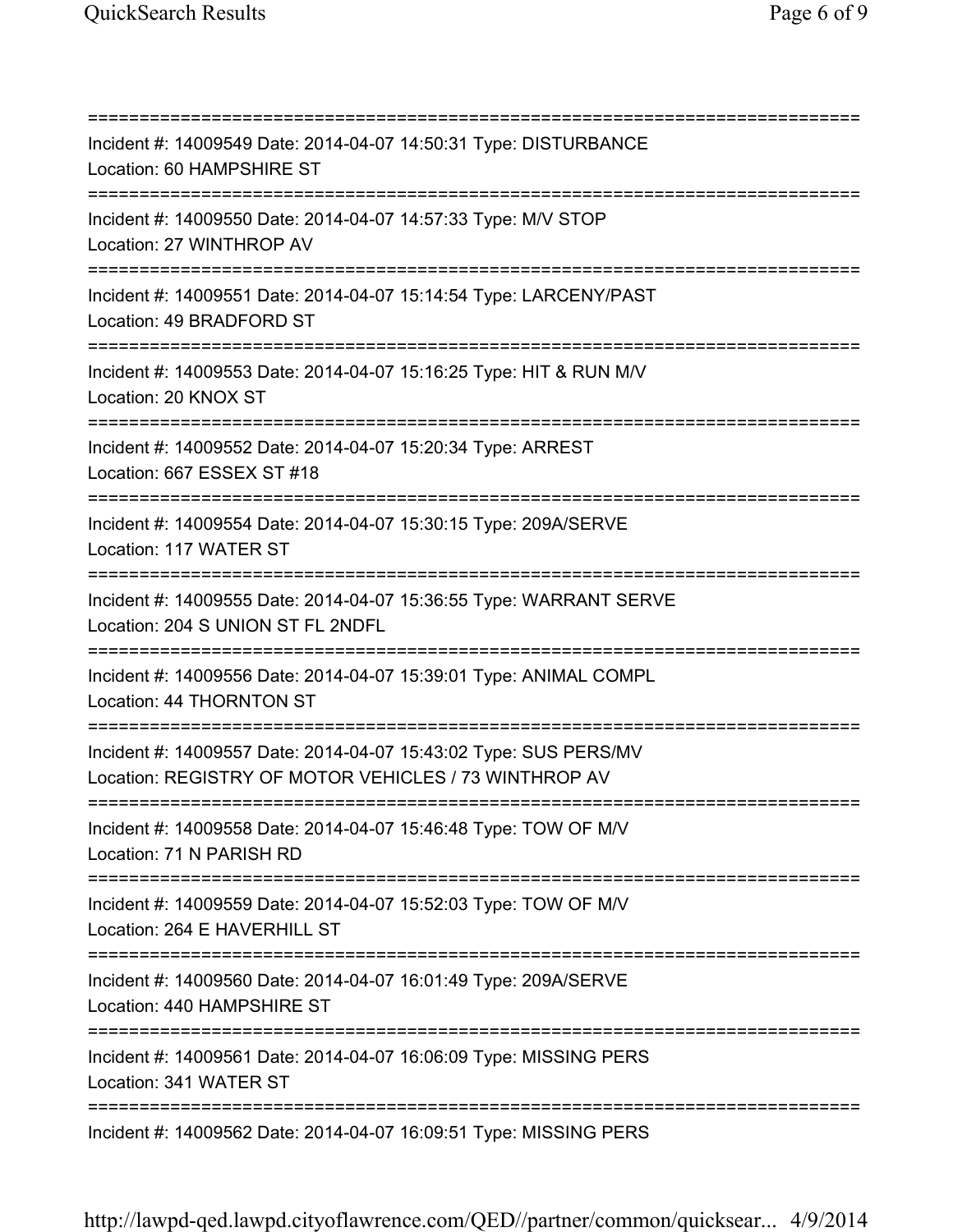| Location: 23 COOLIDGE ST FL 1                                                                                                                                                                                                 |
|-------------------------------------------------------------------------------------------------------------------------------------------------------------------------------------------------------------------------------|
| Incident #: 14009564 Date: 2014-04-07 16:37:15 Type: VIO 209A<br>Location: 117 WATER ST                                                                                                                                       |
| Incident #: 14009563 Date: 2014-04-07 16:38:51 Type: 209A/SERVE<br>Location: 35 BROOK ST<br>===================================                                                                                               |
| Incident #: 14009565 Date: 2014-04-07 16:44:21 Type: B&E/MV/PAST<br>Location: 24 JUNIPER ST                                                                                                                                   |
| Incident #: 14009566 Date: 2014-04-07 16:48:27 Type: VIO CITY ORD<br>Location: HIGH ST & STORROW ST                                                                                                                           |
| ==========<br>Incident #: 14009567 Date: 2014-04-07 17:06:10 Type: MEDIC SUPPORT<br>Location: 2 EUTAW ST                                                                                                                      |
| Incident #: 14009568 Date: 2014-04-07 17:48:14 Type: TOW OF M/V<br>Location: GARDEN ST & NEWBURY ST                                                                                                                           |
| Incident #: 14009569 Date: 2014-04-07 17:56:34 Type: INVESTIGATION<br>Location: GARDEN ST & NEWBURY ST                                                                                                                        |
| Incident #: 14009570 Date: 2014-04-07 18:02:35 Type: E911 HANGUP<br>Location: 18 SWAN ST                                                                                                                                      |
| Incident #: 14009571 Date: 2014-04-07 18:04:51 Type: AUTO ACC/NO PI<br>Location: 634 HAVERHILL ST                                                                                                                             |
| Incident #: 14009572 Date: 2014-04-07 18:35:36 Type: UNWANTEDGUEST<br>Location: 388 SALEM ST FL 2                                                                                                                             |
| Incident #: 14009573 Date: 2014-04-07 18:38:02 Type: DOMESTIC/PROG<br>Location: 18 FRANKLIN ST #203                                                                                                                           |
| Incident #: 14009574 Date: 2014-04-07 18:52:36 Type: MAL DAMG PROG<br>Location: ARLINGTON SCHOOL / 150 ARLINGTON ST                                                                                                           |
| Incident #: 14009575 Date: 2014-04-07 19:01:43 Type: UNWANTEDGUEST<br>Location: 101 S BOWDOIN ST                                                                                                                              |
| $A$ and $A$ and $B$ and $B$ and $A$ and $B$ and $A$ and $A$ and $A$ and $A$ and $B$ and $B$ and $B$ and $B$ and $B$ and $B$ and $B$ and $B$ and $B$ and $B$ and $B$ and $B$ and $B$ and $B$ and $B$ and $B$ and $B$ and $B$ a |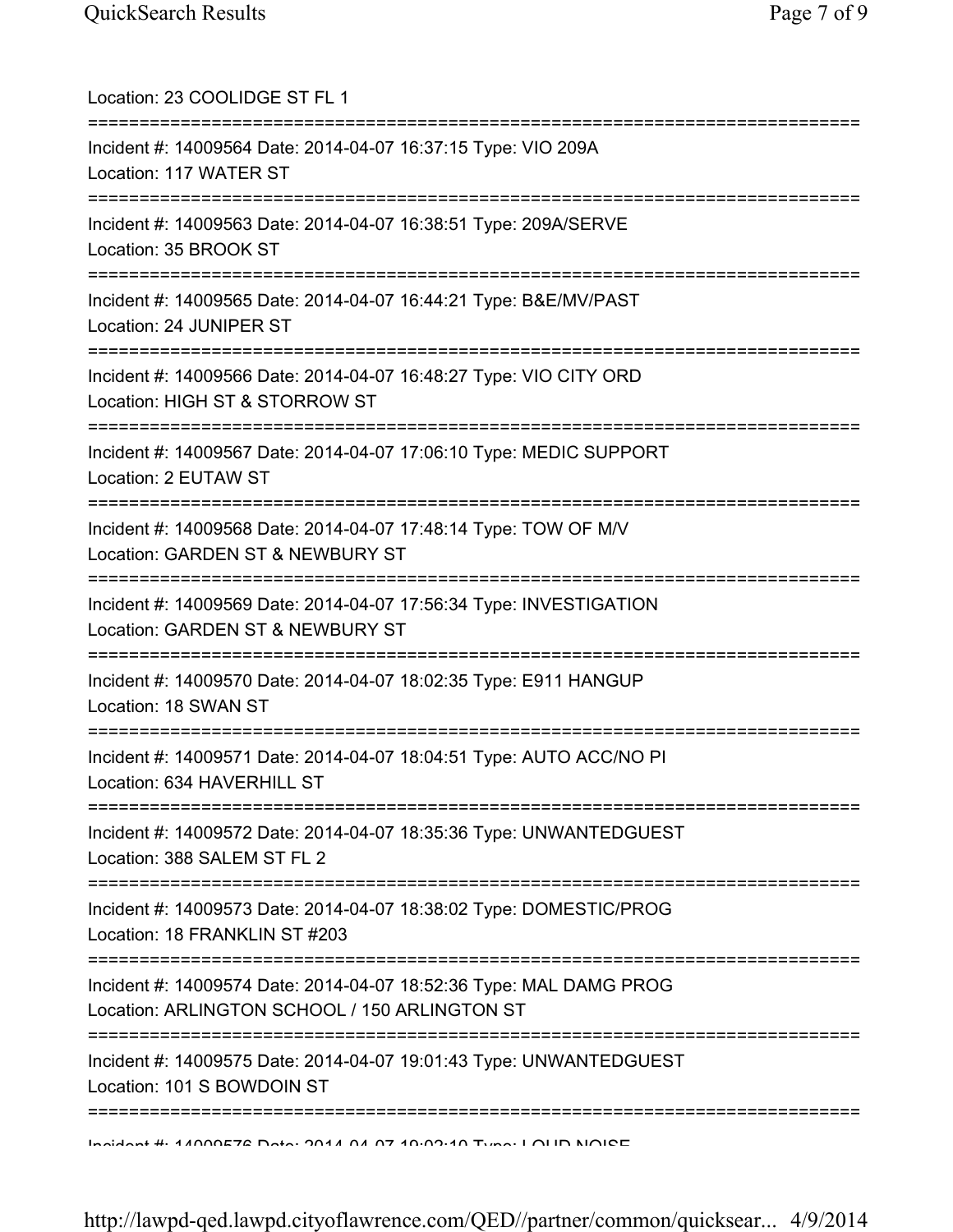| Location: BAILEY ST & SHAWSHEEN RD<br>====================================                                                                            |
|-------------------------------------------------------------------------------------------------------------------------------------------------------|
| Incident #: 14009577 Date: 2014-04-07 19:11:48 Type: INVEST CONT<br>Location: 359 BROADWAY<br>=====================================                   |
| Incident #: 14009578 Date: 2014-04-07 19:20:56 Type: DOMESTIC/PAST<br>Location: 40 LAWRENCE ST                                                        |
| Incident #: 14009579 Date: 2014-04-07 19:33:55 Type: MAL DAMAGE<br>Location: HAFFNER'S GAS STATION / 69 PARKER ST<br>-------------------------------- |
| Incident #: 14009580 Date: 2014-04-07 19:50:04 Type: ALARM/BURG<br>Location: RESD: ANA MARTINEZ 9783145158 / 917 ESSEX ST                             |
| Incident #: 14009582 Date: 2014-04-07 20:30:08 Type: IDENTITY THEFT<br>Location: 90 LOWELL ST                                                         |
| Incident #: 14009581 Date: 2014-04-07 20:32:13 Type: GENERAL SERV<br>Location: BROADWAY<br>-----------------------                                    |
| Incident #: 14009583 Date: 2014-04-07 21:28:59 Type: ALARM/BURG<br>Location: RINCON DOMINICANO / 773 ESSEX ST<br>;==============================      |
| Incident #: 14009584 Date: 2014-04-07 21:39:53 Type: SUS PERS/MV<br>Location: 8 ROLLINS ST FL 1                                                       |
| Incident #: 14009585 Date: 2014-04-07 21:45:40 Type: SUS PERS/MV<br>Location: 366 S UNION ST                                                          |
| Incident #: 14009586 Date: 2014-04-07 22:02:02 Type: IDENTITY THEFT<br>Location: 90 LOWELL ST                                                         |
| ;==================================<br>Incident #: 14009587 Date: 2014-04-07 22:11:00 Type: LOUD NOISE<br>Location: AMHERST ST & CASTLE ST            |
| Incident #: 14009588 Date: 2014-04-07 22:12:30 Type: DOMESTIC/PROG<br>Location: 102 GREENFIELD ST                                                     |
| =========<br>Incident #: 14009589 Date: 2014-04-07 22:27:10 Type: ALARM/BURG<br>Location: RINCON DOMINICANO / 773 ESSEX ST                            |
|                                                                                                                                                       |